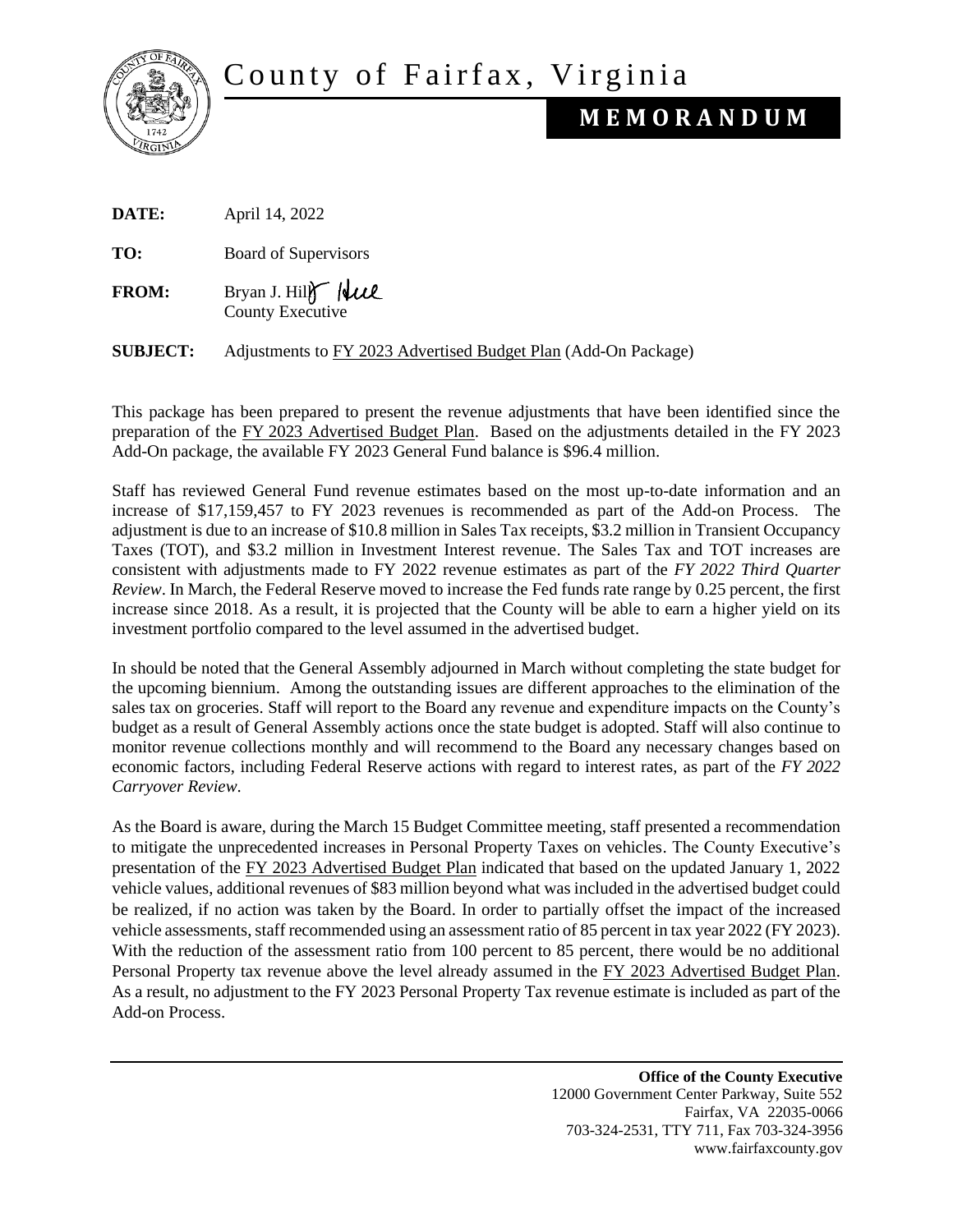More details regarding the FY 2023 recommended revenue adjustments can be found in Attachment I, Summary of General Fund Receipts.

No administrative expenditure adjustments are recommended at this time.

As a result of the recommended revenue adjustments, a General Fund balance of \$96.4 million is available in FY 2023.

**Summary of FY 2023 General Fund Add-on Adjustments** 

|                                               | <b>FY 2023</b> |
|-----------------------------------------------|----------------|
| <b>Balance from FY 2023 Advertised Budget</b> | \$79,257,068   |
| Additional FY 2023 General Fund Revenue       | \$17,159,457   |
| FY 2023 General Fund Balance Available        | \$96,416,525   |

A summary of FY 2023 Consideration Items totaling \$22,008,597 as of April 14, 2022 is included in Attachment II.

Additional information is included in the following attachments:

Attachment I – Summary of General Fund Receipts Attachment II – Consideration Items

cc: Tom Arnold, Deputy County Executive Rachel Flynn, Deputy County Executive Christina C. Jackson, Chief Financial Officer and Director, Department of Management and Budget Christopher A. Leonard, Deputy County Executive Ellicia Seard-McCormick, Deputy County Executive Philip Hagen, Deputy Director, Department of Management and Budget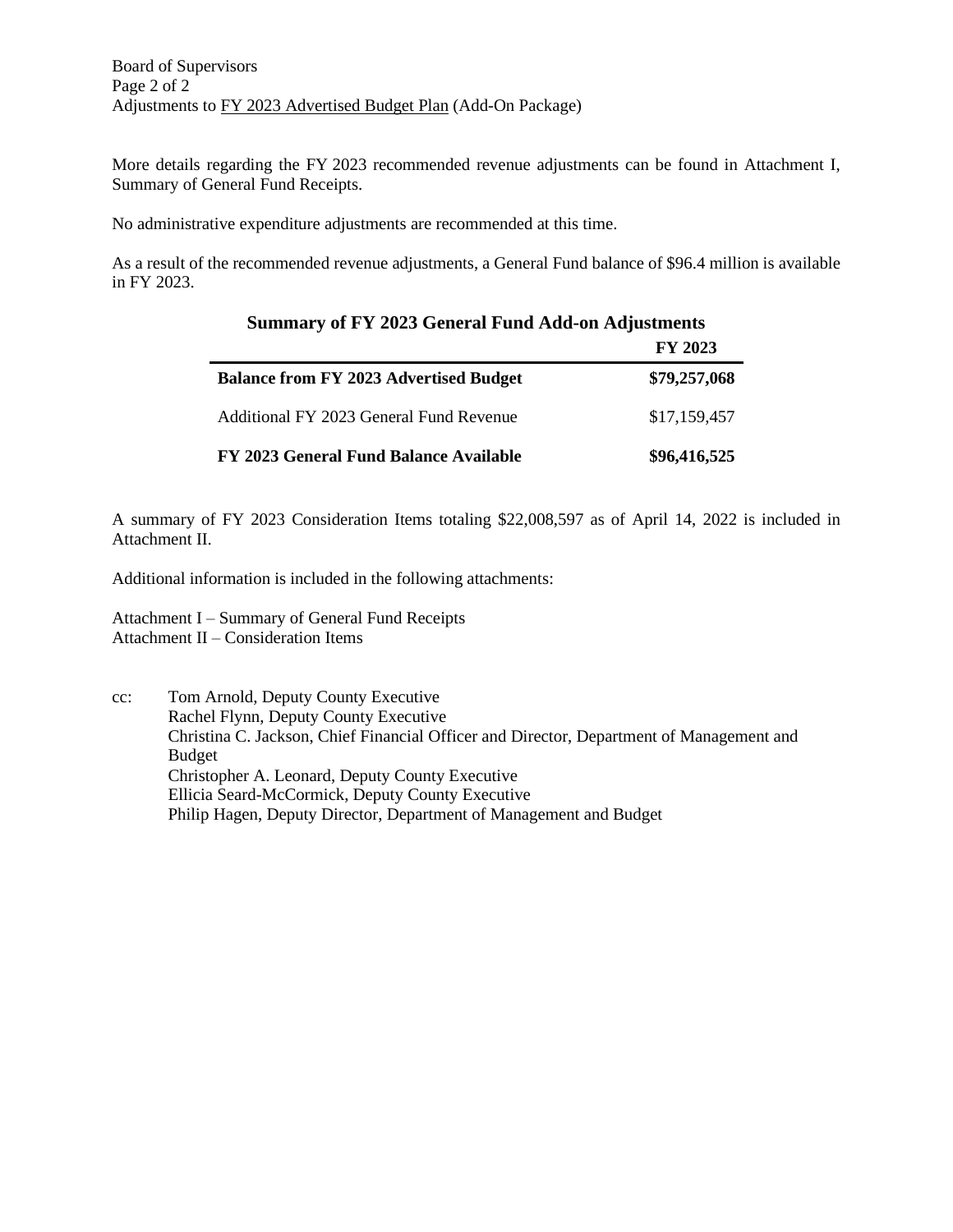## **ATTACHMENT I SUMMARY OF GENERAL FUND RECEIPTS**

## **FY 2023 Revenue Adjustments**

Revenue adjustments for FY 2023 are recommended in the categories discussed below. These adjustments represent an increase of \$17.2 million and reflect information received subsequent to the development of the FY 2023 Advertised Budget Plan. The revenue adjustments include an increase of \$10.8 million in Sales Tax receipts, \$3.2 million in Transient Occupancy Taxes (TOT), and \$3.2 million in Investment Interest revenue. The Sales Tax and TOT increases are consistent with adjustments made to FY 2022 revenue estimates as part of the *FY 2022 Third Quarter Review*. As a result of actions taken by the Federal Reserve to increase the Fed funds rate range by 0.25 percent, it is projected that the County will be able to earn a higher yield on its investment portfolio compared to the level assumed in the advertised budget. Economic conditions and the impact on these and all other revenue categories will be closely monitored throughout FY 2023.

| <b>LOCAL SALES TAX</b> |                |                |                |               |  |
|------------------------|----------------|----------------|----------------|---------------|--|
|                        |                |                | <b>FY 2023</b> |               |  |
| <b>FY 2022</b>         | <b>FY 2023</b> | <b>FY 2023</b> | Increase/      | Percent       |  |
| <b>Revised</b>         | Advertised     | <b>Revised</b> | (Decrease)     | <b>Change</b> |  |
| \$218,759,355          | \$213,426,158  | \$224,228,339  | \$10,802,181   | 5.06%         |  |

The FY 2023 revised estimate for Sales Tax is \$224,228,339, an increase of \$10.8 million over the FY 2023 Advertised Budget Plan estimate. This increase is consistent with adjustments made to the FY 2022 Sales Tax estimate as part of the *FY 2022 Third Quarter Review* to reflect higher than anticipated FY 2022 receipts. The \$10.8 million increase in FY 2023 Sales Tax revenue assumes that receipts will be up 2.5 percent in FY 2023 over the adjusted FY 2022 base.

| <b>TRANSIENT OCCUPANCY TAX</b> |                   |                |             |               |
|--------------------------------|-------------------|----------------|-------------|---------------|
|                                | <b>FY 2023</b>    |                |             |               |
| <b>FY 2022</b>                 | <b>FY 2023</b>    | <b>FY 2023</b> | Percent     |               |
| <b>Revised</b>                 | <b>Advertised</b> | <b>Revised</b> | (Decrease)  | <b>Change</b> |
| \$12,716,565                   | \$11,448,250      | \$14,624,050   | \$3,175,800 | 27.74%        |

The FY 2023 revised estimate for Transient Occupancy Tax (TOT) is \$14,624,050, an increase of \$3.2 million over the FY 2023 Advertised Budget Plan estimate. This increase is consistent with adjustments made to the FY 2022 TOT revenue estimate as part of the *FY 2022 Third Quarter Review* based on actual FY 2022 collections year-to-date. The FY 2023 estimate reflects an increase of 15.0 percent over the adjusted FY 2022 level, the same growth rate assumed in the FY 2023 Advertised Budget Plan.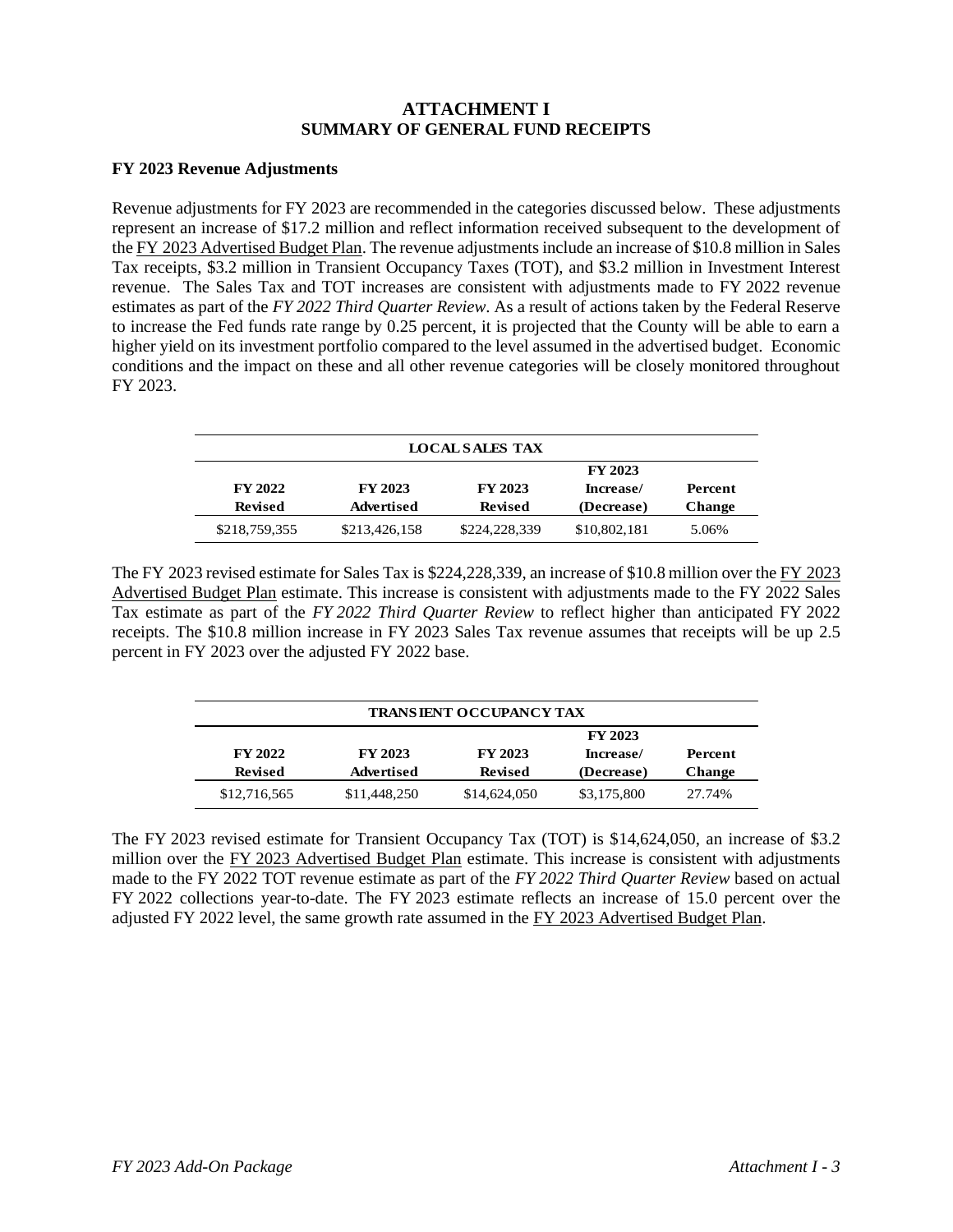| <b>INVESTMENT INTEREST</b> |                |                                        |             |               |  |
|----------------------------|----------------|----------------------------------------|-------------|---------------|--|
| <b>FY 2023</b>             |                |                                        |             |               |  |
| <b>FY 2022</b>             | <b>FY 2023</b> | <b>FY 2023</b><br>Percent<br>Increase/ |             |               |  |
| <b>Revised</b>             | Advertised     | <b>Revised</b>                         | (Decrease)  | <b>Change</b> |  |
| \$12,638,976               | \$17,155,002   | \$20,336,478                           | \$3,181,476 | 18.55%        |  |

The FY 2023 revised estimate for Investment Interest is \$20,336,478, an increase of \$3.2 million over the FY 2023 Advertised Budget Plan estimate. In March, the Federal Reserve raised interest rates by a quarter percentage point. This was the first increase since 2018, after two years of holding rates near zero to prop the economy from the effects of the pandemic. The FY 2023 estimate reflects a projected annual yield of 0.60 percent. While the interest rate hike is likely the first of several to come in 2022, there is significant uncertainty given the impacts on the global economy of Russia's invasion of Ukraine and new COVID-19 lockdowns in China. Further actions by the Fed with regard to interest rates will be closely monitored and any necessary adjustments to the Investment Interest revenue estimate will be incorporated in future quarterly budget reviews.